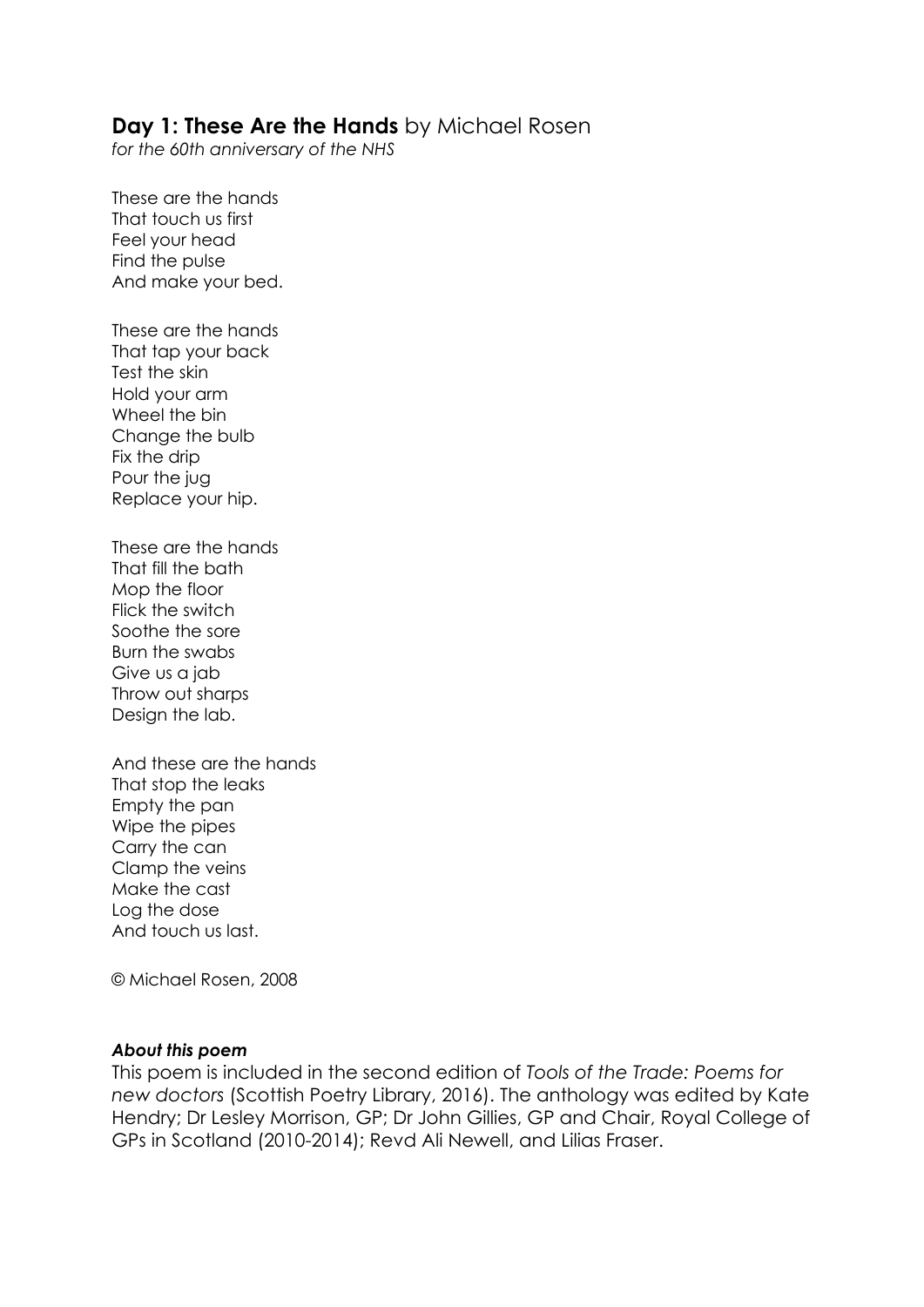### **Day 2: In the Land of Punctuation** by Christian Morgenstern

The peaceful land of Punctuation is filled with tension overnight

When the stops and commas of the nation call the semicolons "parasites"

Within the hour they form their troops, an anti-semicolon group

The question marks avoid the scrape (as always) and quietly escape

The semicolons' mournful racket is drowned out by surrounding brackets

And then the captured creature freezes Imprisoned by parentheses

The dreaded minus sign arrives and — slash! — ends the captives' lives

The question marks, now homeward-bound, pity the corpses on the ground

But, woe! A new war looms large, as dashes against commas charge

And cut across the commas' necks so that the beheaded wrecks

(the dashes delight in gore) as semicolons hit the floor

Both semicolon types they bury in silence in the cemetery

Those dashes that still remain, Creep blackly behind the mourning train

The exclamation holds a sermon with colon's help, right on the spot

Then through their comma-form free nation They all march home: dash, dot, dash, dot…

Christian Morgenstern, 1905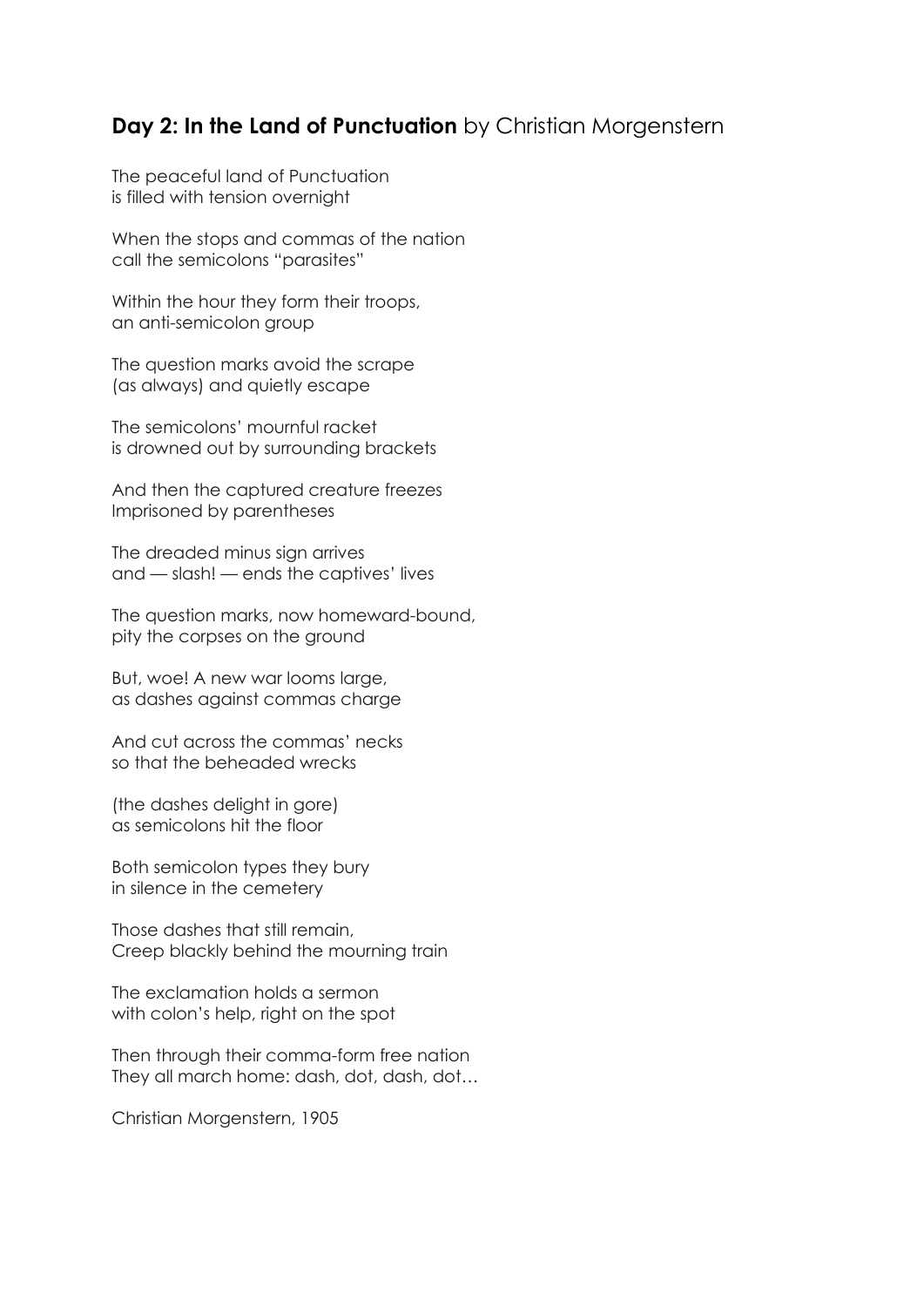# **Day 3: Gameplay** by Kwame Alexander

on the pitch, lightning fa**S**t, dribble, fake, then make a dash

player tries t**O** steal the ball lift and step and make him fall

zip and zoom to find the spot defense readies for the shot

**C**hip, then kick it in the air take off like a Belgian hare

shoot it left, but watch it **C**urve all he can do is observe

watch the ball b**E**nd in midflight play this game fa**R** into night

Kwame Alexander, *Gameplay* from Booked © 2016, Andersen Press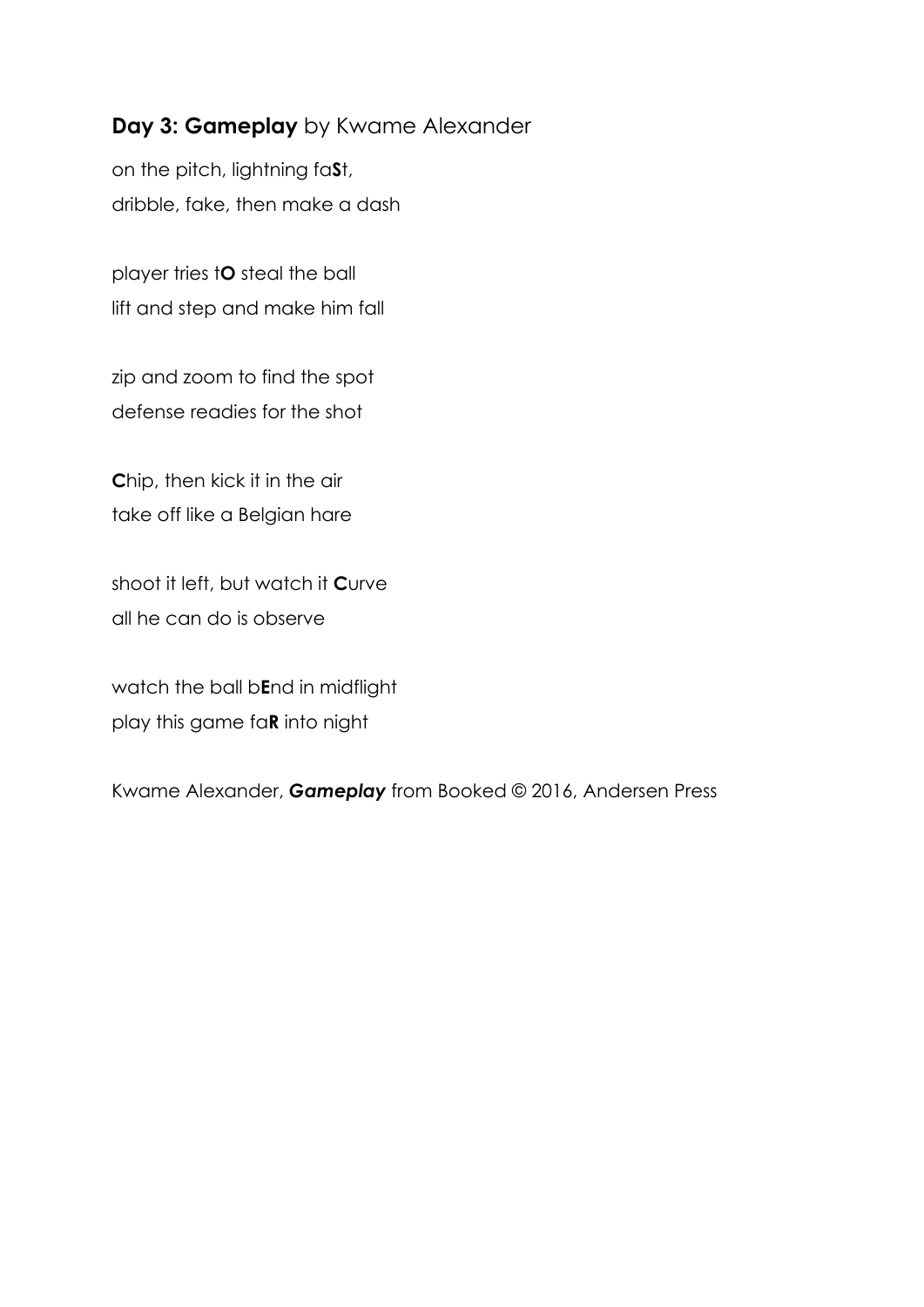## **Day 4:** I Saw a Peacock with a Fiery Tail **by Anonymous (before 1665)**

#### **About this poem**

This is a 'trick' poem: the trick is the two ways it can be understood -read a line at a time, or read from the middle of one line to the middle of the next, e.g. I saw a peacock, with a fiery tail. With a fiery tail, I saw a blazing comet. I *saw a blazing comet, drop down hail. Drop down hail...*

 *These following are to be understood in two ways.* I saw a Peacock, with a fiery tail, I saw a Blazing Comet, drop down hail, I saw a Cloud, with Ivy circled round, I saw a sturdy Oak, creep on the ground, I saw a **Pismire**, swallow up a Whale, I saw a raging Sea, brim full of Ale, I saw a Venice Glass, Sixteen foot deep, I saw a well, full of men's tears that weep, I saw their eyes, all in a flame of fire, I saw a House, as big as the Moon and higher, I saw the Sun, even in the midst of night, I saw the man, that saw this wondrous sight.

**pismire** is an old word for an ant